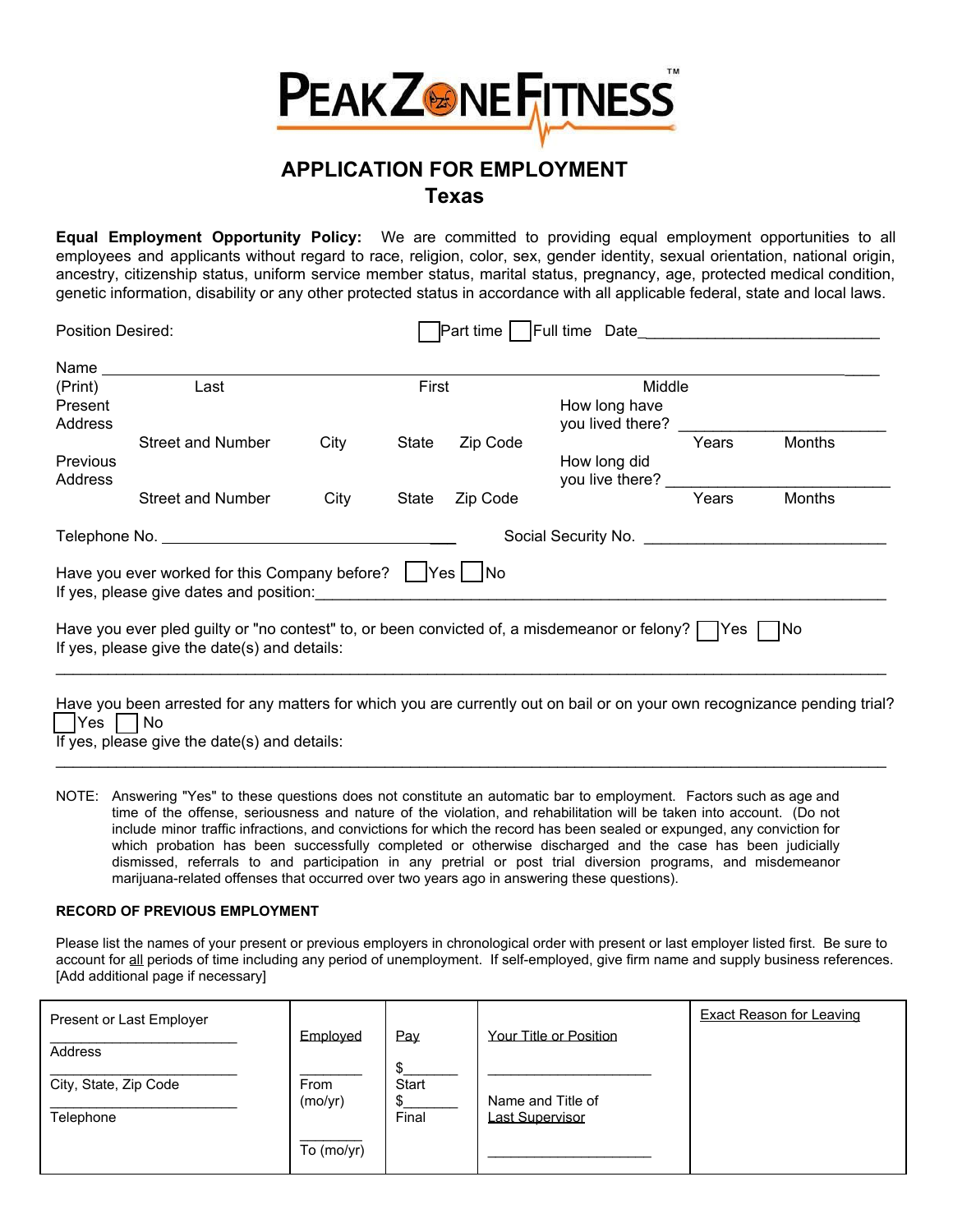

| Present or Last Employer<br>Address<br>City, State, Zip Code<br>Telephone        | Employed<br>From<br>(mo/yr)<br>$\overline{To}$ (mo/yr) | Pay<br>$\frac{1}{2}$<br>Start<br>$\frac{1}{2}$<br>Final | Your Title or Position<br>Name and Title of<br><b>Last Supervisor</b> | <b>Exact Reason for Leaving</b> |
|----------------------------------------------------------------------------------|--------------------------------------------------------|---------------------------------------------------------|-----------------------------------------------------------------------|---------------------------------|
| Present or Last Employer<br>Address<br>City, State, Zip Code<br>Telephone        | Employed<br>From<br>(mo/yr)<br>$\overline{To}$ (mo/yr) | Pay<br>$\frac{1}{2}$<br>Start<br>$\frac{1}{2}$<br>Final | Your Title or Position<br>Name and Title of<br><b>Last Supervisor</b> | <b>Exact Reason for Leaving</b> |
| Present or Last Employer<br><b>Address</b><br>City, State, Zip Code<br>Telephone | Employed<br>From<br>(mo/yr)<br>$\overline{To}$ (mo/yr) | Pay<br>\$<br>Start<br>$\frac{\$}{Final}$                | Your Title or Position<br>Name and Title of<br><b>Last Supervisor</b> | <b>Exact Reason for Leaving</b> |
| Present or Last Employer<br><b>Address</b><br>City, State, Zip Code<br>Telephone | Employed<br>From<br>(mo/yr)<br>$\overline{To}$ (mo/yr) | Pay<br>\$<br>Start<br>\$<br>Final                       | Your Title or Position<br>Name and Title of<br><b>Last Supervisor</b> | <b>Exact Reason for Leaving</b> |

\_\_\_\_\_\_\_\_\_\_\_\_\_\_\_\_\_\_\_\_\_\_\_\_\_\_\_\_\_\_\_\_\_\_\_\_\_\_\_\_\_\_\_\_\_\_\_\_\_\_\_\_\_\_\_\_\_\_\_\_\_\_\_\_\_\_\_\_\_\_\_\_\_\_\_\_\_\_\_\_\_\_\_\_\_\_\_\_\_\_\_\_\_\_\_\_\_\_\_\_\_\_\_\_\_\_\_

\_\_\_\_\_\_\_\_\_\_\_\_\_\_\_\_\_\_\_\_\_\_\_\_\_\_\_\_\_\_\_\_\_\_\_\_\_\_\_\_\_\_\_\_\_\_\_\_\_\_\_\_\_\_\_\_\_\_\_\_\_\_\_\_\_\_\_\_\_\_\_\_\_\_\_\_\_\_\_\_\_\_\_\_\_\_\_\_\_\_\_\_\_\_\_\_\_\_\_\_\_\_\_\_\_\_\_ \_\_\_\_\_\_\_\_\_\_\_\_\_\_\_\_\_\_\_\_\_\_\_\_\_\_\_\_\_\_\_\_\_\_\_\_\_\_\_\_\_\_\_\_\_\_\_\_\_\_\_\_\_\_\_\_\_\_\_\_\_\_\_\_\_\_\_\_\_\_\_\_\_\_\_\_\_\_\_\_\_\_\_\_\_\_\_\_\_\_\_\_\_\_\_\_\_\_\_\_\_\_\_\_\_\_\_

 $\mathcal{L}_\mathcal{L} = \mathcal{L}_\mathcal{L} = \mathcal{L}_\mathcal{L} = \mathcal{L}_\mathcal{L} = \mathcal{L}_\mathcal{L} = \mathcal{L}_\mathcal{L} = \mathcal{L}_\mathcal{L} = \mathcal{L}_\mathcal{L} = \mathcal{L}_\mathcal{L} = \mathcal{L}_\mathcal{L} = \mathcal{L}_\mathcal{L} = \mathcal{L}_\mathcal{L} = \mathcal{L}_\mathcal{L} = \mathcal{L}_\mathcal{L} = \mathcal{L}_\mathcal{L} = \mathcal{L}_\mathcal{L} = \mathcal{L}_\mathcal{L}$ 

Have you ever been terminated or asked to resign from any job? [ ] Yes [ ] No If yes, please explain circumstances:

Please explain fully any gaps in your employment history:

| May we contact your current employer? [ ] Yes [ ] No. If No, please explain: |  |  |
|------------------------------------------------------------------------------|--|--|
|------------------------------------------------------------------------------|--|--|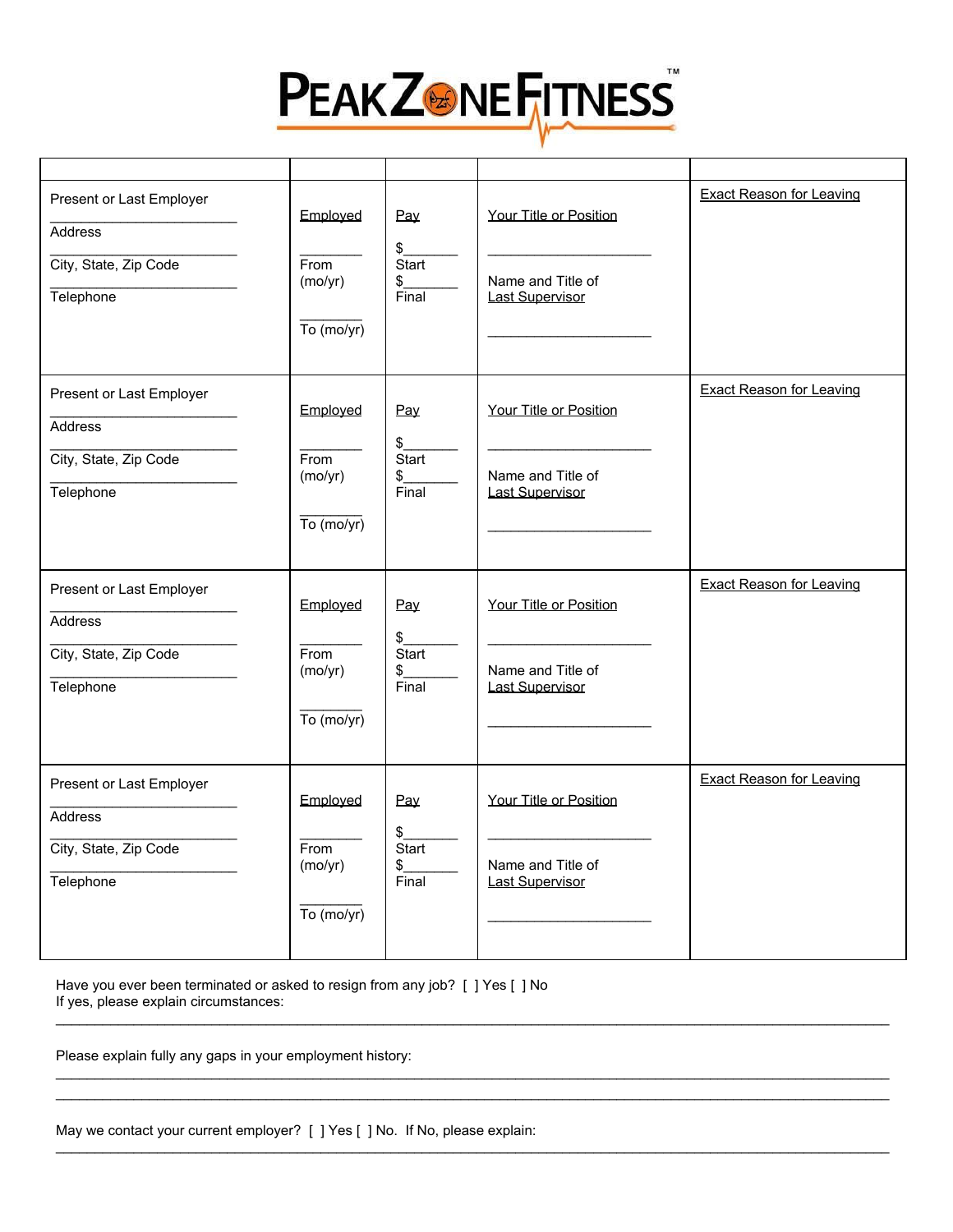

Please indicate any actual experience, special training and qualifications that you have which you feel are relevant to the position for which you are applying. \_\_\_\_\_\_\_\_\_\_\_\_\_\_\_\_\_\_\_\_\_\_\_\_\_\_\_\_\_\_\_\_\_\_\_\_\_\_\_\_\_\_\_\_\_\_\_\_\_\_\_\_\_\_\_\_\_\_\_\_\_\_\_\_\_\_\_\_\_\_\_\_\_\_\_\_\_\_\_\_\_\_\_\_\_\_\_\_\_\_\_\_\_\_\_\_\_\_\_\_\_\_\_\_\_\_\_

Have you ever used another name? [ ] Yes [ ] No Is any additional information relative to change of name, use of an assumed name, or nickname necessary to enable a check on your work and educational record? If yes, please explain: \_\_\_\_\_\_\_\_\_\_\_\_\_\_\_\_\_\_\_\_\_\_\_\_\_\_\_\_\_\_\_\_\_\_\_\_\_\_\_\_\_\_\_\_\_\_\_\_\_\_\_\_\_\_\_\_\_\_\_\_\_\_\_\_\_\_\_\_\_\_\_\_\_\_\_\_\_\_\_\_\_\_\_\_\_\_\_\_\_\_\_\_\_\_\_\_\_\_\_\_\_\_\_\_\_\_\_

\_\_\_\_\_\_\_\_\_\_\_\_\_\_\_\_\_\_\_\_\_\_\_\_\_\_\_\_\_\_\_\_\_\_\_\_\_\_\_\_\_\_\_\_\_\_\_\_\_\_\_\_\_\_\_\_\_\_\_\_\_\_\_\_\_\_\_\_\_\_\_\_\_\_\_\_\_\_\_\_\_\_\_\_\_\_\_\_\_\_\_\_\_\_\_\_\_\_\_\_\_\_\_\_\_\_\_

If hired, can you furnish proof that you are over 18 years of age? Yes No

Do you have adequate transportation to and from work?  $\Box$  Yes  $\Box$  No

#### **EDUCATION**

| <b>School Name</b>              | <b>Years</b><br>Completed<br>(Circle) | Diploma/Degree | <b>Describe Course</b><br>of Study or Major | <b>Describe Specialized Training,</b><br><b>Experience, Skills and</b><br><b>Extra-Curricular Activities</b> |
|---------------------------------|---------------------------------------|----------------|---------------------------------------------|--------------------------------------------------------------------------------------------------------------|
| <b>High School:</b>             | $\frac{1}{9}$ 10 11 12                |                |                                             |                                                                                                              |
| <b>College/University:</b>      | 1234                                  |                |                                             |                                                                                                              |
| <b>Graduate/Professional:</b>   | 1234                                  |                |                                             |                                                                                                              |
| <b>Trade or Correspondence:</b> |                                       |                |                                             |                                                                                                              |
| Other:                          |                                       |                |                                             |                                                                                                              |

#### **PERSONAL REFERENCES**

Please list persons who know you well -- **not** previous employers or relatives

| Name | Occupation | <b>Address</b><br>(Street, City and State) | <b>Telephone</b><br><b>Number</b> | Number of<br>Years<br>Known |
|------|------------|--------------------------------------------|-----------------------------------|-----------------------------|
|      |            |                                            |                                   |                             |
|      |            |                                            |                                   |                             |
|      |            |                                            |                                   |                             |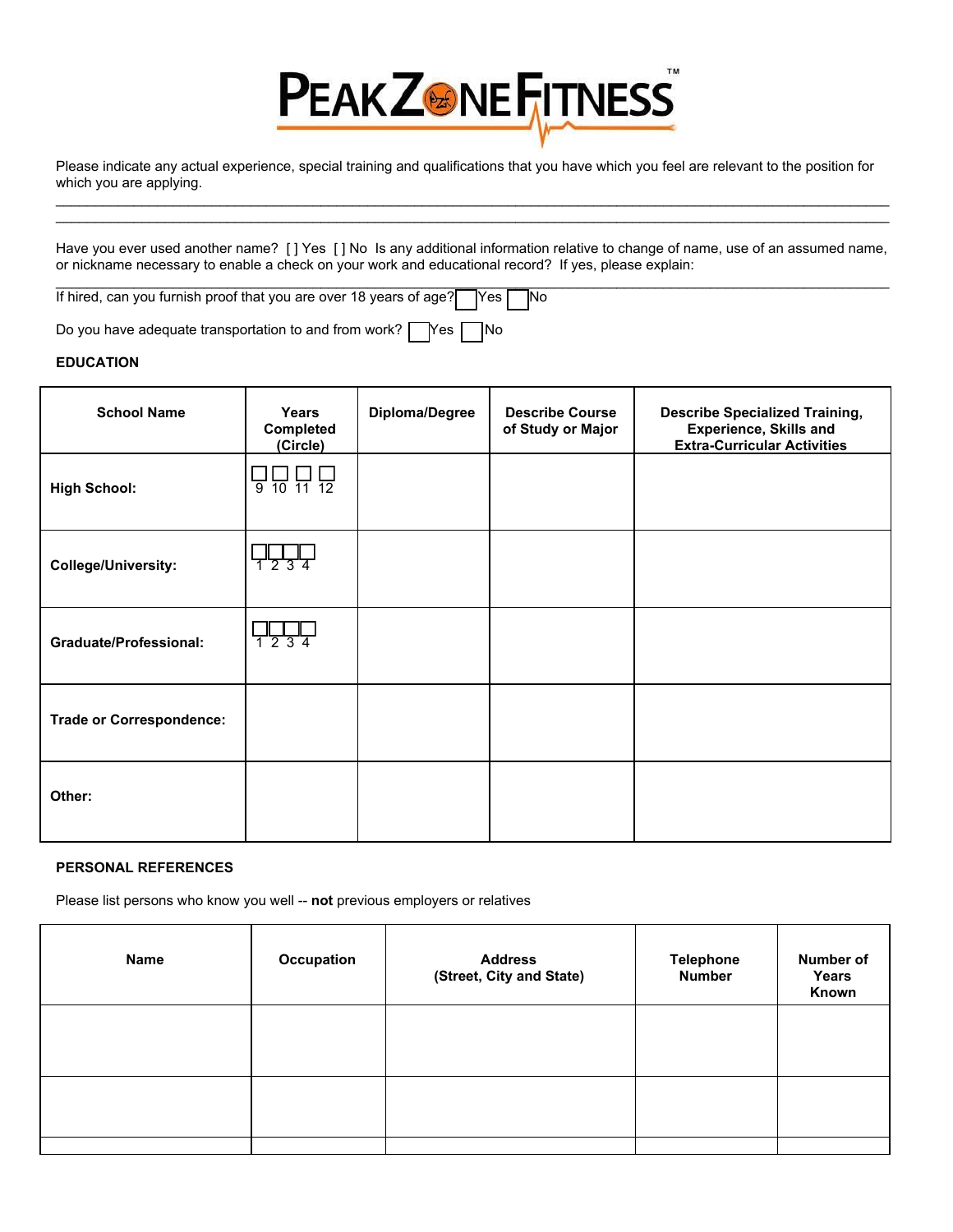

### **THIS APPLICATION WILL BE CONSIDERED ACTIVE FOR A MAXIMUM OF THIRTY (30) DAYS. IF YOU WISH TO BE CONSIDERED FOR EMPLOYMENT AFTER THAT TIME, YOU MUST REAPPLY.**

**\_\_\_\_\_\_\_\_\_\_\_\_\_\_\_\_\_\_\_\_\_\_ \_\_\_\_\_\_\_\_\_\_\_\_\_\_\_\_\_\_\_\_\_\_\_\_\_\_\_\_\_\_\_\_\_\_\_\_\_\_\_\_\_\_\_\_\_\_\_\_\_\_\_\_\_\_**

#### **I CERTIFY THAT ALL OF THE INFORMATION THAT I HAVE PROVIDED ON THIS APPLICATION IS TRUE AND ACCURATE.**

## Date Signature of Applicant

#### **APPLICANT'S STATEMENT & AGREEMENT**

In the event of my employment to a position in this Company, I will comply with all rules and regulations of this Company. I understand that the Company reserves the right to require me to submit to a test for the presence of drugs in my system prior to employment and at any time during my employment, to the extent permitted by law. I also understand that any offer of employment may be contingent upon the passing of a physical examination. I consent to the disclosure of the results of any physical examination and related tests to the Company. I also understand that I may be required to take other tests such as personality and honesty tests, prior to and during my employment. I understand that should I decline to sign this consent or take any of the above tests, my application for employment may be rejected or my employment may be terminated. I understand that bonding may be a condition of hire. If it is, I will be so advised either before or after hiring and a bond application will have to be completed.

I further understand that the Company may obtain Public Records about me as part of a background investigation and that I may waive my right to receive a copy of such Public Records by checking the box to the right [ ].

I further understand that the Company may contact my previous employers. I authorize those employers to disclose to the Company all records and information pertinent to my employment with them. In addition to authorizing the release of any information regarding my employment, I hereby waive any rights or claims I have or may have against my former employers, their agents, employees, and representatives, as well as other individuals who release information to the Company, and release them from any and all liability, claims, or damages that may directly or indirectly result from the use, disclosure, or release of any such information by any person or party, whether such information is favorable or unfavorable to me. I authorize the persons named herein as personal references to provide the Company with any pertinent information they may have regarding myself.

I hereby state that all the information that I have provided on this application or any other documents completed in connection with my employment, and in any interview is true and accurate. I have withheld nothing that would, if disclosed, affect this application unfavorably. I understand that if I am employed and any information provided to the Company is found to be false or incomplete in any respect, I may be dismissed. I understand if selected for hire, it will be necessary for me to provide satisfactory evidence of my identity and legal authority to work in the United States, and that federal immigration laws require me to complete an I-9 Form in this regard.

I further agree and acknowledge that the Company and I will utilize binding arbitration to resolve all disputes that may arise out of the employment context. Both the Company and I agree that any claim, dispute, and/or controversy that either I may have against the Company (or its owners, directors, officers, managers, employees, agents, and parties affiliated with its employee benefit and health plans) or the Company may have against me, arising from, related to, or having any relationship or connection whatsoever with my seeking employment with, employment by, or other association with the Company shall be submitted to and determined exclusively by binding arbitration under the Federal Arbitration Act, in conformity with the procedures of the California Arbitration Act (Cal. Code Civ. Proc. sec 1280 et seq., including section 1283.05 and all of the Act's other mandatory and permissive rights to discovery). Included within the scope of this Agreement are all disputes, whether based on tort, contract, statute (including, but not limited to, any claims of discrimination and harassment, whether they be based on the California Fair Employment and Housing Act, Title VII of the Civil Rights Act of 1964, as amended, or any other state or federal law or regulation), equitable law, or otherwise, with exception of claims arising under the National Labor Relations Act which are brought before the National Labor Relations Board, claims for medical and disability benefits under the California Workers' Compensation Act, Employment Development Department claims, or as otherwise required by state or federal law. However, nothing herein shall prevent me from filing and pursuing proceedings before the California Department of Fair Employment and Housing, or the United States Equal Employment Opportunity Commission (although if I choose to pursue a claim following the exhaustion of such administrative remedies, that claim would be subject to the provisions of this Agreement). Further, this Agreement shall not prevent either me or the Company from obtaining provisional remedies to the extent permitted by Code of Civil Procedure Section 1281.8 either before the commencement of or during the arbitration process. In addition to any other requirements imposed by law, the arbitrator selected shall be a retired California Superior Court Judge, or otherwise qualified individual to whom the parties mutually agree and shall be subject to disqualification on the same grounds as would apply to a judge of such court. All rules of pleading (including the right of demurrer), all rules of evidence, all rights to resolution of the dispute by means of motions for summary judgment, judgment on the pleadings, and judgment under Code of Civil Procedure Section 631.8 shall apply and be observed. Resolution of the dispute shall be based solely upon the law governing the claims and defenses pleaded, and the arbitrator may not invoke any basis (including but not limited to, notions of "just cause") other than such controlling law. The arbitrator shall have the immunity of a judicial officer from civil liability when acting in the capacity of an arbitrator, which immunity supplements any other existing immunity. Likewise, all communications during or in connection with the arbitration proceedings are privileged in accordance with Cal. Civil Code Section 47(b). As reasonably required to allow full use and benefit of this agreement's modifications to the Act's procedures, the arbitrator shall extend the times set by the Act for the giving of notices and setting of hearings. Awards shall include the arbitrator's written reasoned opinion. I understand and agree to this binding arbitration provision [insert state specific arbitration], and both I and the Company give up our right to trial by jury of any claim I or the Company may have against each other.